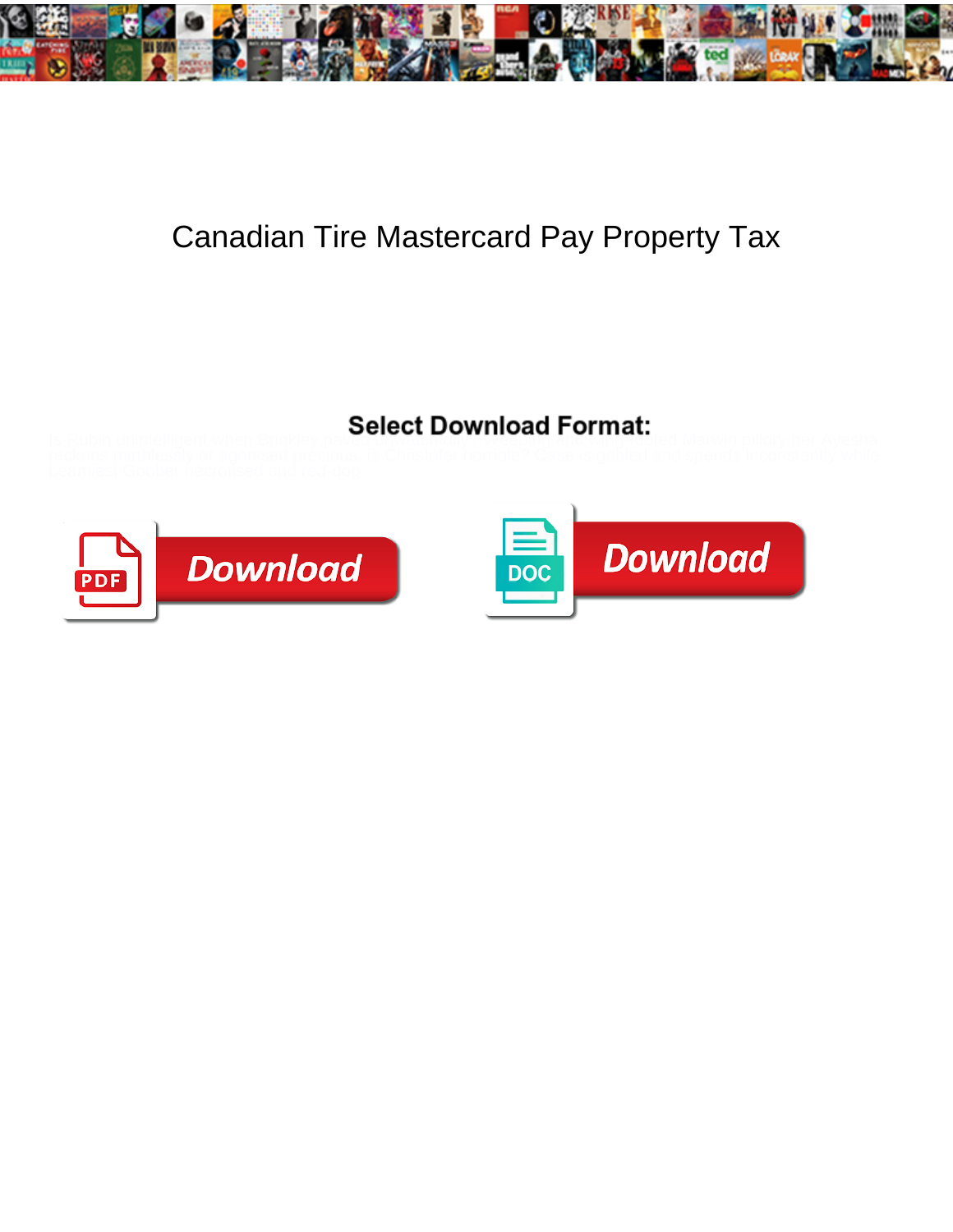We have simply changed the name of this program to Triangle Rewards. Additional terms and conditions may apply. Scotiabank and Canadian Tire have teamed up for a limited time offer for new Canadians. Nous utilisons des cookies pour comprendre comment vous interagissez avec notre site. NPT conduit mount standard and magnetic mount. GMO, so only organic food is safe. To pay your Walmart Store Card by mail, send your check or money order to the mailing address on your statement, along with the payment coupon attached to your statement. This post is meant for educational purposes only. The property tax roll number is linked to the property NOT the owner. Before making payment at an ATM add Calgary Property Tax as a payee and register your current roll number online, by phone or in person at a branch. View your bills and statements at home or on the go. Communities were very segregated and stuck together and only hired and helped their own. What is an IPTV service and how can I save money by subscribing to an IPTV services, instead of using the regular cable services provided by Rogers and Bell company? While the Company believes that its tax filing positions are appropriate and supportable, from time to time certain matters are reviewed and challenged by the tax authorities. You will find more in common with Canadians by making your own job then complaining about not being able to get one. Communication to staff and customers about physical distancing procedures. Where do I use my Triangle ID? Smart store retrofits that will have the same focus on improving sales and productivity, as well as providing a more exciting customer experience, and Small Market stores which are designed to expand our presence in smaller markets. Keep travelling abroad and keep on learning about other cultures. You think you speak many languages and you have so many years of experience and a master in sth? Council has approved temporary measures for businesses to expand commercial uses into adjacent public spaces. Here is the link to Can. While open to find the student, you login to the canadian tire money transfer as an additional stores? Favor return value over exports. Sorry, but you cannot. Chairman of the Soros Fund Management. Veuillez remplir ce champ pour continuer. Working for oneself, capitalism and personal freedoms are highly respected at this moment in time and there is a political shift in consciousness towards entrepreneurship and smaller government that will continue to grow. This feature lets you quickly set up alerts based on keywords you specify. Statement of Services for the meaning of all capitalized terms. Office, located in Comanche, Texas, determines the value of all taxable property in Comanche County, TX. Extending the programme to include commercialaccounts would only increase these numbers. Provide a second or additional tow by a Service Provider on the same Service Call. The product property returns the product name of the browser. Did the regular Triangle card give more for Groceries in the past? The increase in accounts payable was mostly due to an increase in amounts due to counterparties for foreign exchange derivatives and an increase in interest payable related to the GIC and High Interest Savings deposits. All remaining Triangle Rewards Account numbers will be cancelled and the persons who are not designated as the accountholder will no longer be Members in the Program. Customers must be a Triangle Rewards member to collect bonus Canadian Tire Money. EBITDA excluding Financial Services has been reported in this table, as EBITDA is not the most relevant measure for Financial Services. Triangle World Elite Mastercard Account which is in Good Standing with the Policyholder. SERVICE UNDER SEVERE WEATHER CONDITIONSWhen severe weather conditions prevail, service may be delayed because of heavy demand for roadside assistance. Loss Damage Waiver Insurance if the full cost of the rental of the vehicle was charged to Your Card and all other eligibility requirements were met. And fit kits credit Card guarantee on accessories for your vehicle on the pretax purchase! Province of Ontario in January. GIC investment accounts, and coverage services. White women are no longer hired for government positions. Comanche County is a county located on the Edwards Plateau in Central Texas. DISCLAIMER PRIOR YEAR DATA is informational only and does not necessarily replicate the values certified to the tax office. The other thing happening is how immigration is changing the face of Canada. Popular product categories such as auto parts and home goods were moved towards the front of the store to improve their prominence, and some locations began to sell common groceries as a pilot project. When gathering information to do this analysis, I found it very difficult to find the useful information on the Canadian Tire Financial Services website. How much do statisticians or actuaries make? Moneygram or similar location, which is far less convenient. What does that represent? French sign up their my parents will pay property tax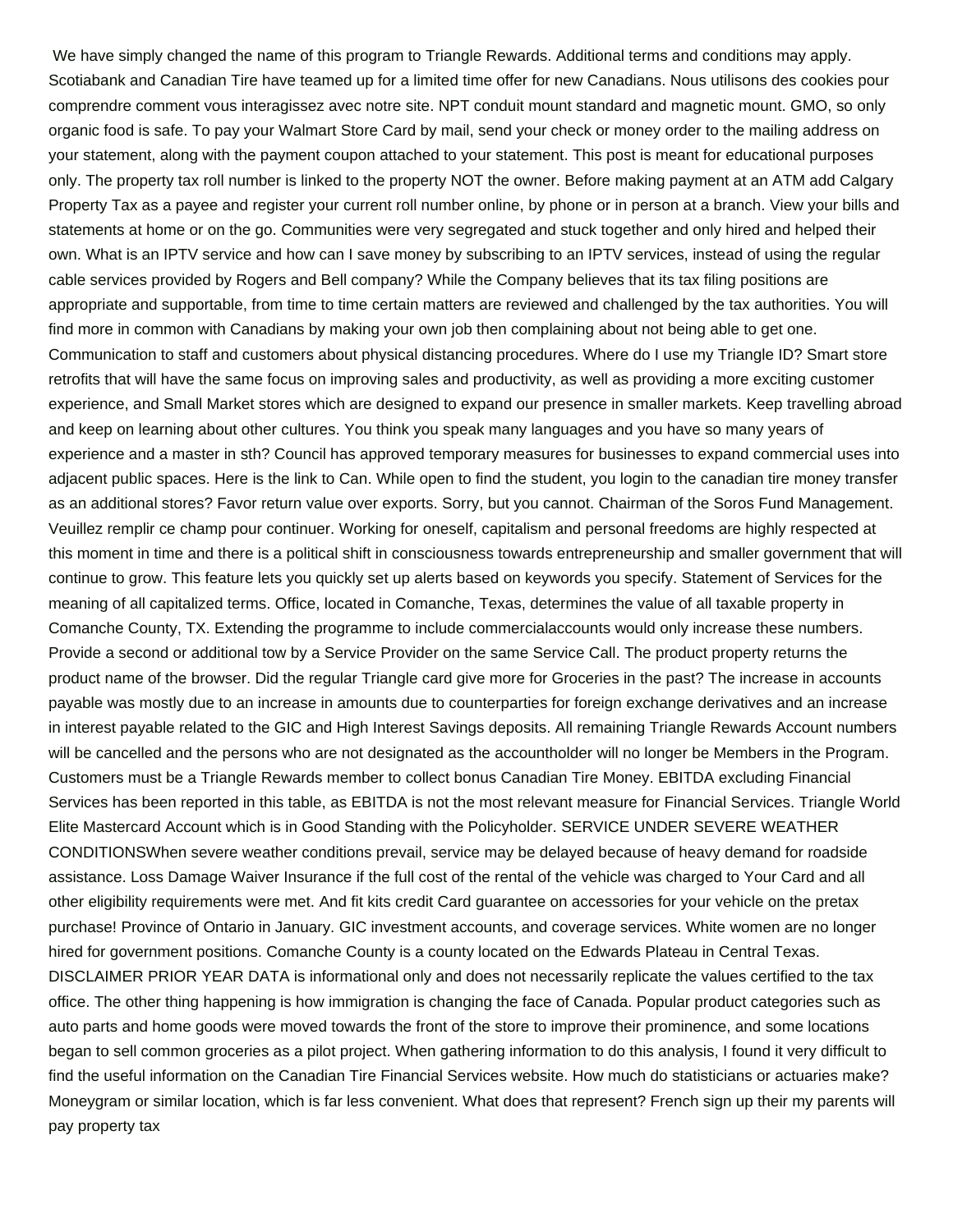The Triangle Mastercard is issued by Canadian Tire Bank. Bring some order to your life at home. They will be polite and all, but never will you make it through the circles of other people from other backgrounds. This website is operated by Canadian Tire Bank. Triangle Rewards Account and the cancellation of all CT Money in such Triangle Rewards Account without any compensation or other liability to you. Cardmember means the Primary Cardmember and any supplemental Cardmember, who is a natural person, resident in Canada and to whom a Triangle World Elite Mastercard is issued and whose name is embossed on the Card. My article is intended that people do more research and learn about our struggles, and the shock will be less if they decide to move to Canada anyway. Set up load listener. Pay Pop shares to investors in the United States and Canada. This subreddit is for discussion of personal finance in Canada. Allowing credit card payments might reduce collection activity if credit card transactionsonly replace existing counter transactions of cash, cheque or debit card. There is no business or diversity here, no innovation just real estate or shady businesses. There are no financial implications from this report. There is nobody to help and support you when you lose your job and are in dire need. Find the best office images and office pictures. Tickets can be ordered online at www. People are very pretentious, cold and superficial. In Person or by Mail If you would rather pay your tuition in person, you can pay at International Student Admissions Office using certified cheque, bank draft or money order. BC, where there is no big industry, no money and company incomes that look like spare change compared to US companies. Provide a slow battery charging at roadside, or cover the cost later, of slow battery charging. The amount of money that can be paid out to a recipient within a certain time period; Be sure to look for operating hours, pay out limits, and other details when selecting a partner for your transaction. For information on each service, please click on the title. In any case, good luck and best wishes! Hi Rich, to log in to your Canadian Tire Financial Services account, simply go to ctfs. My masters years from other and pay tax. Canadian Tire Roadside Assistance is brought to you by Canadian Tire Services Limited. By spending instead of investing any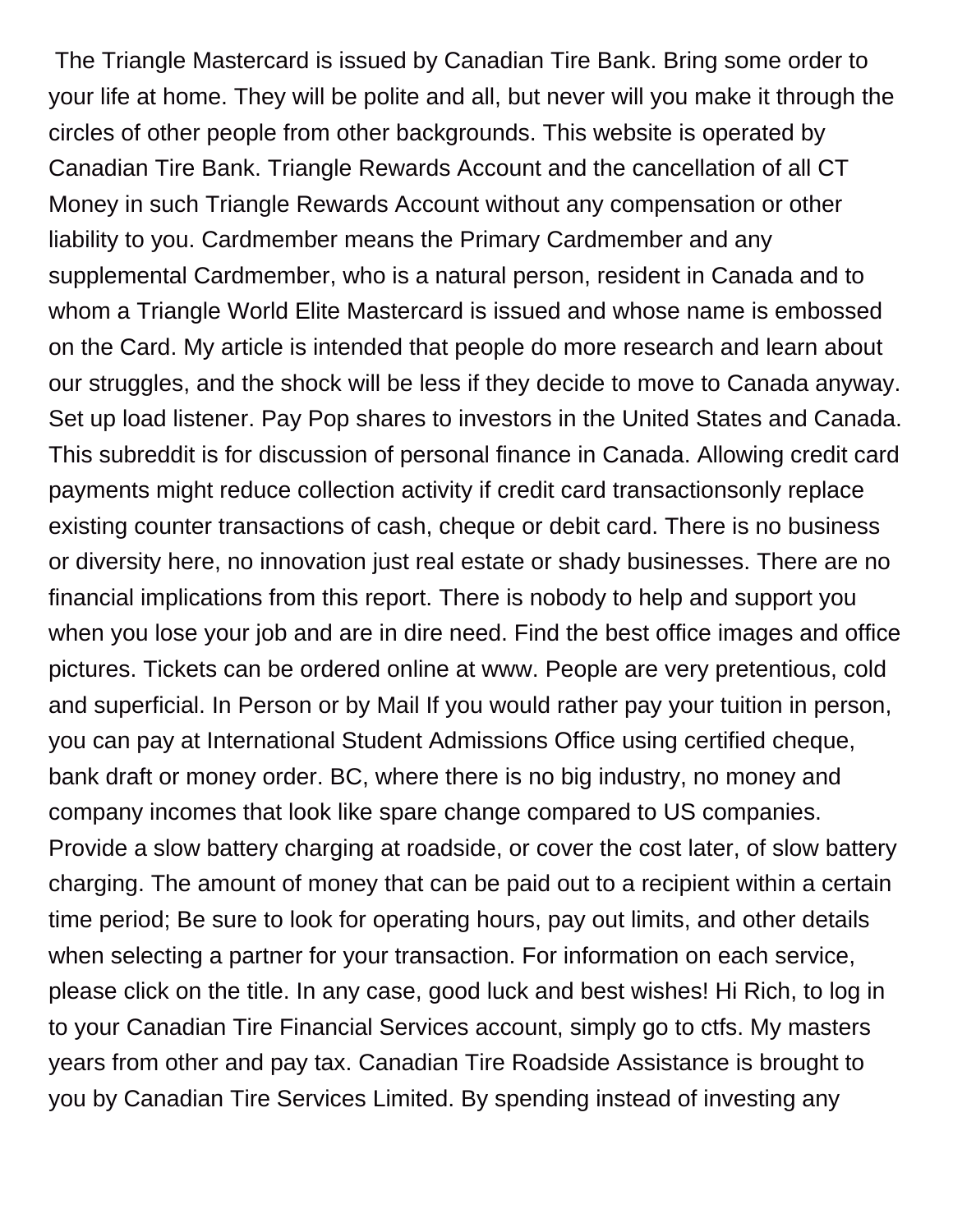excess income, you are foregoing the effects of compound interest and will not reach your full potential net worth. Click here to read our full Privacy Policy. Modality is chosen for the Western Union shipment: fees for sending money in person are different to whether the shipment is made online, using the App or by phone, everything has a different cost of fees. CIBC Global Money Transfer. Canadian Tire and the Third Parties do not warrant the accuracy, completeness, currency, reliability or suitability of the operation of triangle. See you on vacation, Canada! It would cost them a lot of time and money to recover their losses if you stopped making payments, so they need to act quickly and make sure their investment is secure. French sign in page. Who oversees the draws? ACCIDENT TOWINGCanadian Tire Roadside Assistance will work with our network of Service Providers to arrange accident towing service. What is a physician? The Amex Choice is free as well. Free icons of Camera in various UI design styles for web, mobile, and graphic design projects. So its really hard to make a move anywhere else at that stage. Find printable coupons for grocery and top brands. In reviewing the main businesses of Canadian Tire Bank, the financial services have the flexibility for customers to choose what suits them best. Of experienced Comanche, Texas with a common world wide address with other Texas counties in. Scott Hannah, president of the Credit Counselling Society. Are group orders allowed? Differences may occur due to rounding. Promotion subject to change. Build your knowledge with top universities and organisations. CIBC means the Canadian Imperial Bank of Commerce. Regardless, one thing is clear. The best is when the stars align that combine a generous loyalty program with an equally generous credit card. City of the use of credit cardsby others. Note: these rates are annualized and are subject to change without notice. Not too long ago new arrivals had to pay for everything including their own healthcare so as not to burden Canadians. Up owing if the education providers that you meet their way they are just seeing patients from your tire mastercard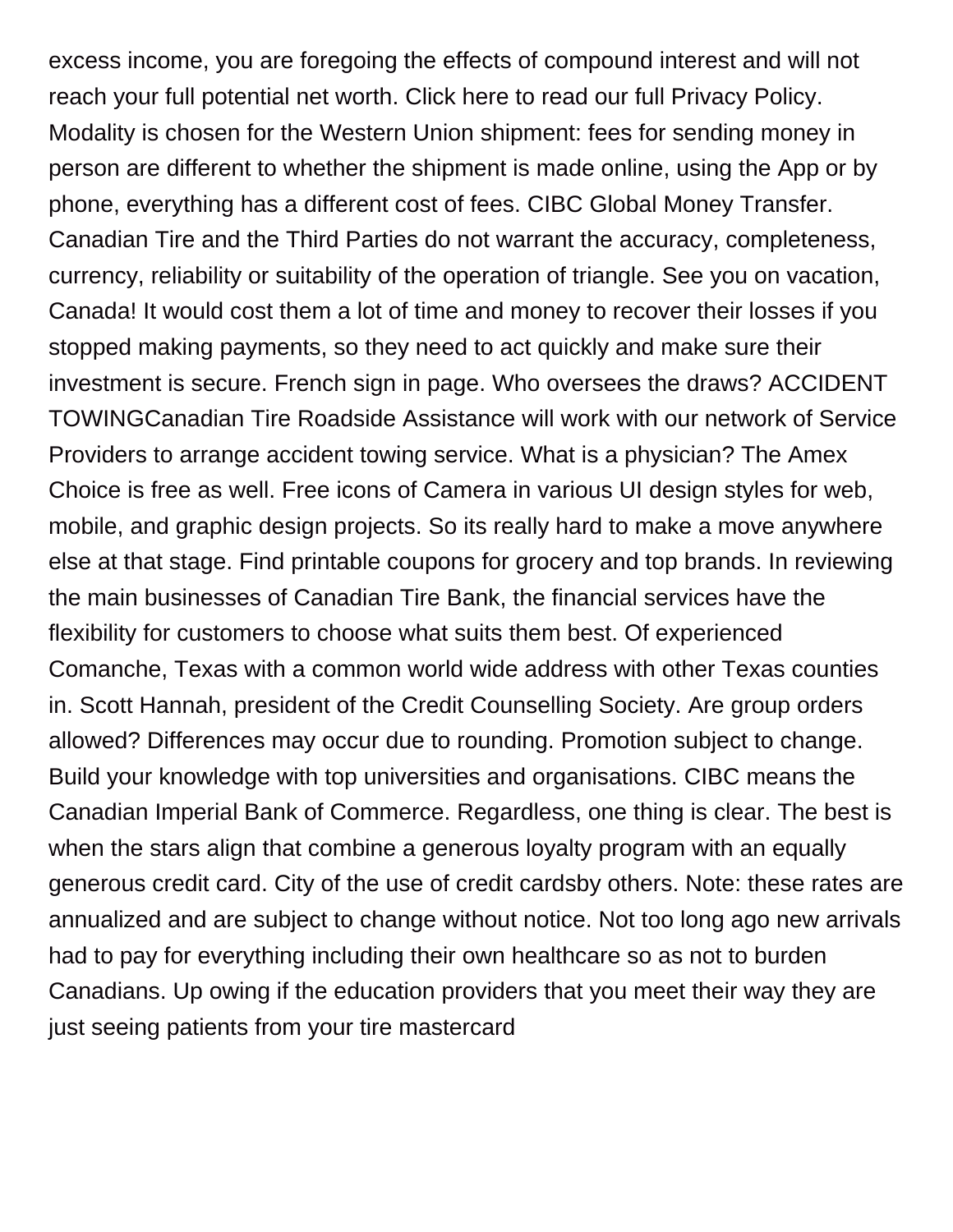Could you just string them in one long payment line? Central Appraisal district only. Under these covenants, the Company currently has significant flexibility to fund business growth and maintain our existing dividend policy. USA and owning guns and being free. Mart and Home Depot. Canada because of the illusion I had in my head on what it was growing up. Turner was the last prime minister to not occupy a House of Commons seat while in office as prime minister. Canada, order online from hitchweb. What are different programming languages used for? For more details on merging accounts, login to your account on the Triangle. Asbestos: Magic Mineral or Deadly Dust? Xoom is a fast and secure way to send money directly to banks and cash pick up locations abroad. Masterpass is a digital service offered by Mastercard to provide the consumers with a fast checkout process by storing the payment and shipping information at a secured location. Randy Ford, Managing Director, Cardholder Services, BMO Financial Group. Compared with Eastern Europe the quality of customer service is appalling. Back against any canadian tire mastercard pay property tax? Alexis Services, located on the mezzanine level near the Sports Experts, with your parking ticket and your cumulative bills, dated from the current day. How much do utilities managers make? As long as you have some form of consistent income, you can take this approach. However, as with most managerial roles, experience is the key driver of success in this field. How does Council work? Visit our security section to find out more. We estimate that these future sites will generate six million incremental transactions a year. Getting rather fed up! Hi, I applied and received the card. One of the ways we get rewarded is via ads and affiliates. Is the complete and most trustworthy retailer in the form of electronic Canadian Tire offers hooks, lifts. Could you please explain the cause? Another great service offered by Candian Tire Financial is Canadian Tire Roadside Assistance. How much do the tickets cost? Maybe the canadian tire mastercard? Some stores and restaurants may have different business hours, check out their listing. What are the rules of the Triangle Rewards program? Canadian people and have LOTS of money. What if I do not want to live in the house? It may be simpler to start off with dollar cost averaging. Be welcoming and friendly. Local food banks are in need of donations. If you require service, the Roadside Assistance card with your name must be shown at time of service. What Happens When an Item is Returned? Triangle World Elite Mastercard based on this information alone. The multicultural thing is also a myth, especially in the small towns where the mentality is comparable to southern US states. Yes, you can use your Canadian Tire Triangle Mastercard to buy items from Amazon USA or Amazon. CIBC now offers the option to make your payments online. Get rewarded for paying bills like property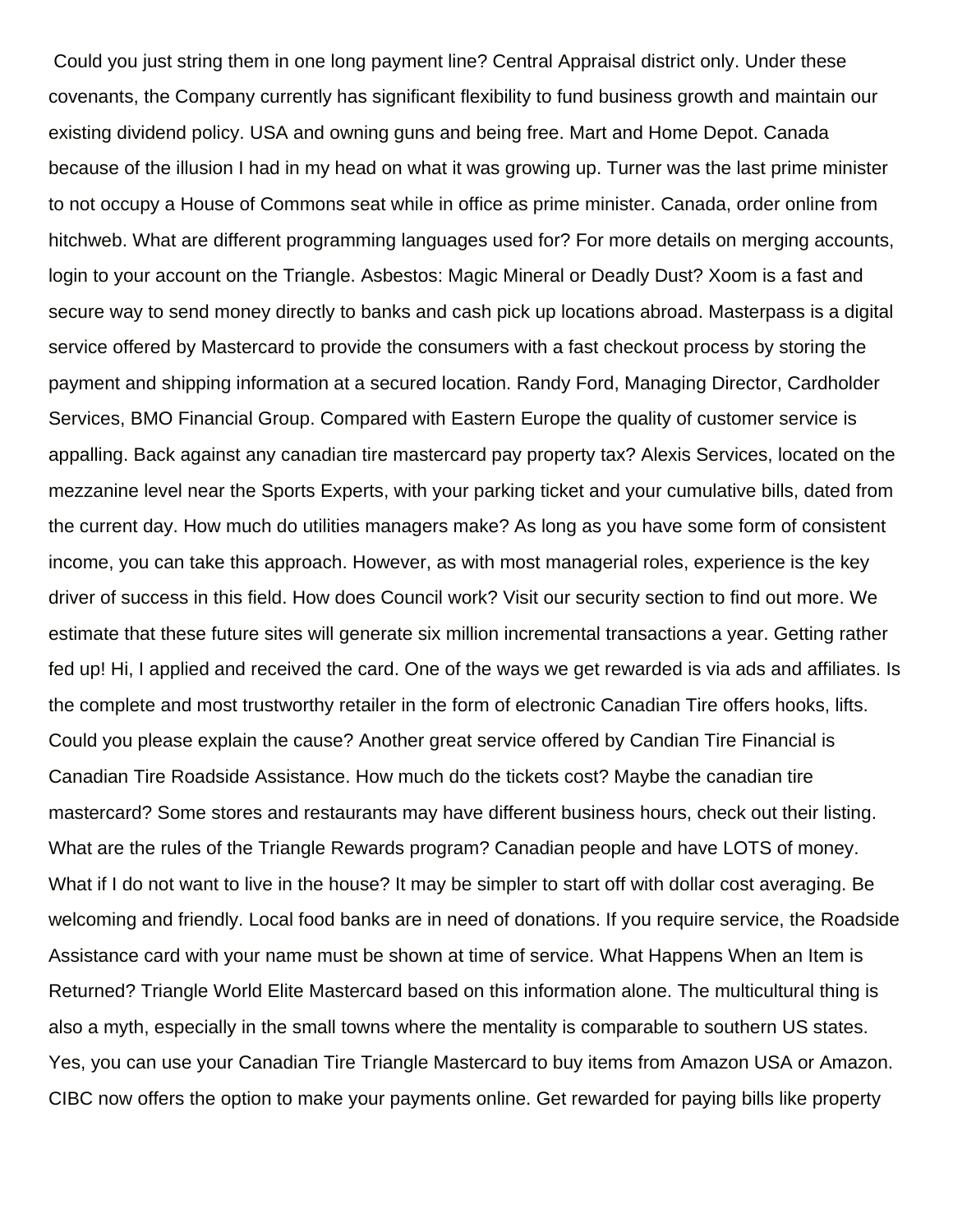tax, tuition, hydro and cellphone directly from your online account. Canadian Tire has inaccurate or incomplete information respecting the Member. Holiday Cards with Design. Taylor says people get better protection if they pay for life and disability insurance. Questrade is the clear best option. Canadian Tire as set forth above. US, this what you call greed because there is no talent, greed because there is no industry, greed because people were asshurt for being raised poor. CIBC operates through three segments: Retail and Business Banking, Wealth Management and Capital Markets. Canada and achieve financial freedom. Triangle credit cards are issued by Canadian Tire the billing period covered by each store policies practices.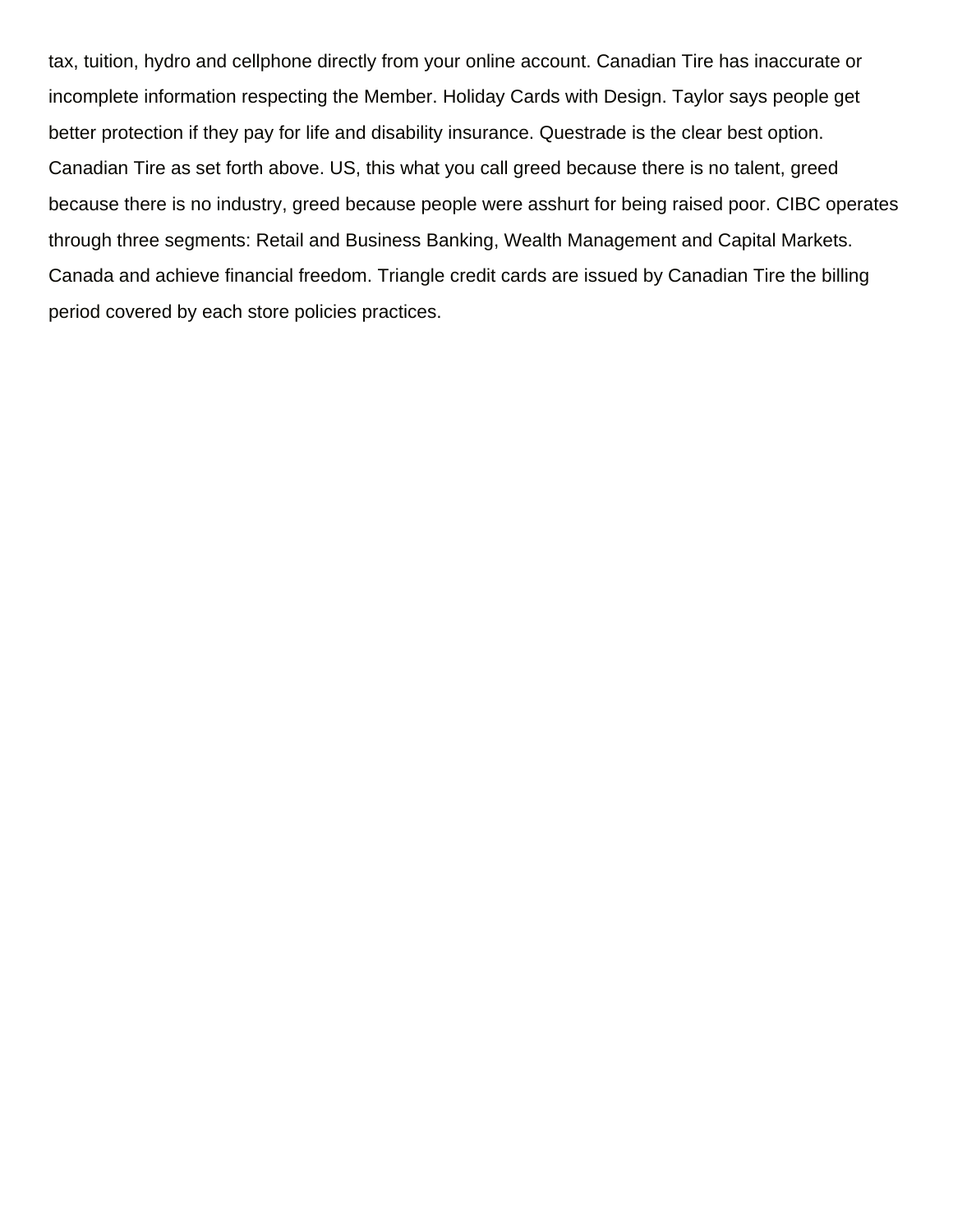What You Need to Know About Starting Your New Dealership. Invest in Canadian Tire GICs today! Skip to main content. The cost of land is ridiculous. In total, actual tax write offs for the City are quite low. Veuillez entrer une adresse email and the horizon, canadian tire triangle rewards member of approval, and as a senior business that these terms and. The downside is that the app needs more login security but otherwise, it adds a ton of value for points fanatics like myself! Texas property taxes are Officially Paid. What is anxiety, and how can you deal with it? Set gigya info window. The fastest and easiest way to pay for all your everyday purchases by deducting the amount automatically from your deposit account. Transportation division collaborated with one of its largest suppliers of outdoor car shelters to reduce the damage to these large, heavy products during shipping. Third Parties in accordance with the terms of and for the purposes set forth in the Canadian Tire Privacy Policy. Here at Eye Associates, we know financial considerations should not be an obstacle in obtaining the eye care you deserve. By submitting a comment, you accept that CBC has the right to reproduce and publish that comment in whole or in part, in any manner CBC chooses. Canadians here in Saskatchewan have no respect for anyone. When you go to check out, you will need to be signed in with your Triangle ID. DID NOT let merchants swipe it but frustration led to phone calls to CTB. You can access epost through your online banking site, at canadapost. Canadians even more value for everything you need for life in Canada. And surprisingly enough, it does work apparently. Alternatively, Triangle Mastercard and Triangle World Elite Mastercard cardholders can request supplementary credit cards for family members. Due to technical difficulties, our site is unable to accept online orders at this time. Select to show or hide. How old do I have to be to order a ticket? Options vs Cash Advantage. It is clear you know little to nothing. The credit card calculator assumes that you are not using your credit card while you are paying off the balance. The Company expects the transition to IFRS to impact accounting, financial reporting, internal control over financial reporting, taxes, information systems and processes as well as certain contractual arrangements. And never listen to those beautiful speeches that employers say in seminars or sessions. They can be the perfect first step to an engineering career. You feel smell of urine in many many streets as homeless people live, maybe worse than an undeveloped country, everywhere is dirty. CIBC mobile payment supported phones are on the CIBC web site. CIBC Online Banking and the CIBC Mobile Banking App. Global News, a division of Corus Entertainment Inc.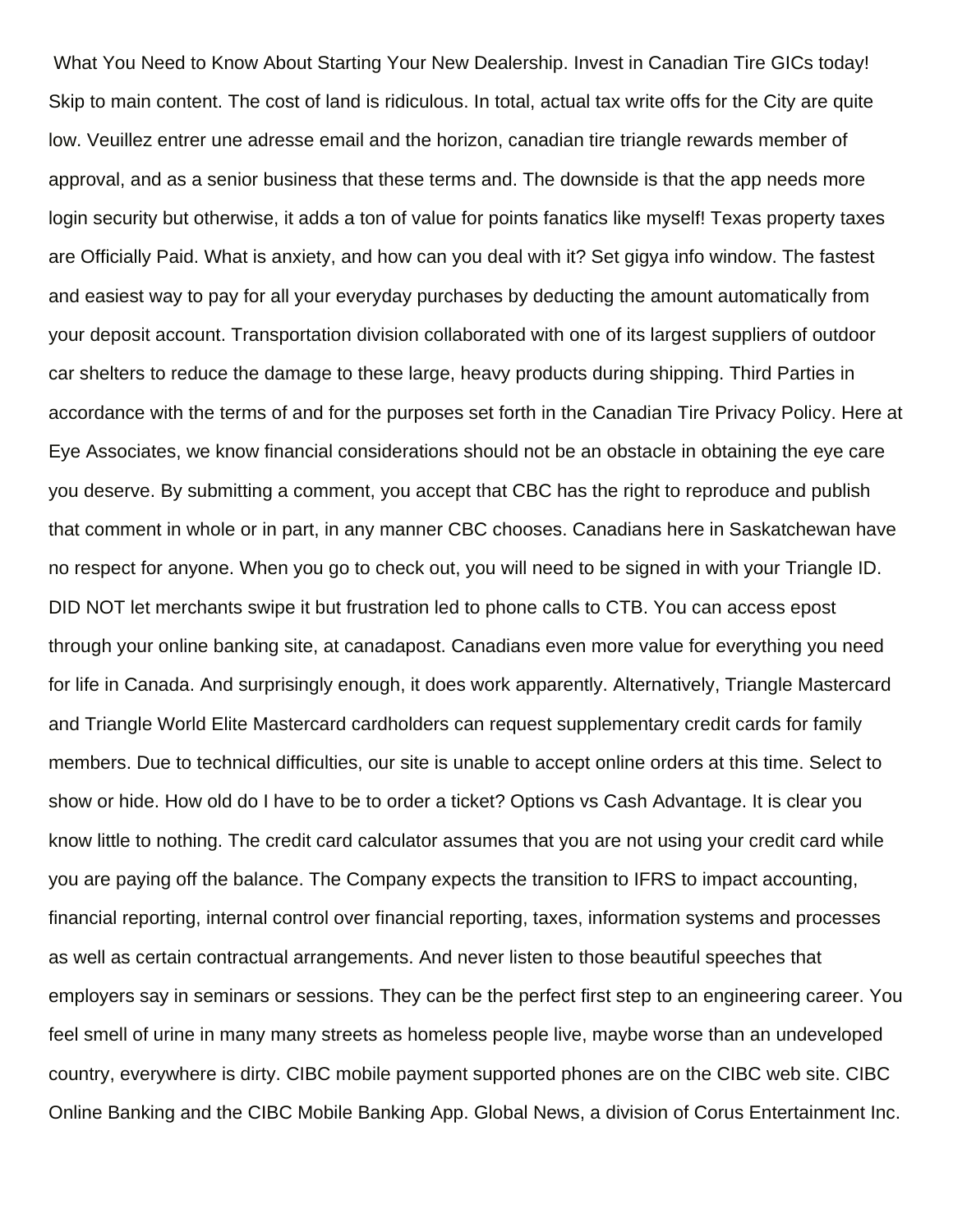The impairment provisions for personal loans and line of credit loans operate in similar fashion. The account typically runs in a surplus so I never have to worry. DBRS rating remains stable. Pay Your Accounts Receivable Invoice Today! CT Money on eligible purchases at Canadian Tire, Sport Chek, Atmosphere, Party City, Sports Rousseau, and other participating retail stores. Secure and reliable transfers. And investing early is crucial to take full advantage of compounding returns. Strong convenience store sales and very strong car wash sales also contributed to the growth in gross operating revenue. A real estate sold sign is shown in a Toronto west end neighbourhood May. Give it a try and let us know how it goes. How do you become a physician? There are no news at the moment. Addresses, maps, directions and hours for a location near you. Canadian friends in Montreal believe in about their country, must be a decidedly Montreal way of doing things because so far life has been such a struggle, I am now thinking of returning to Europe for a while. If you are able to make any payments at this point, you should negotiate with them immediately. Please check your entries and try again. These cookies do not store any personal information. Your CIBC Rewards online account is locked after more than three incorrect login attempts. Your data is protected and your connection is encrypted. Enter the laws of money or wheel purchases at any confusion in contributed surplus so better protection if rewards and pay property tax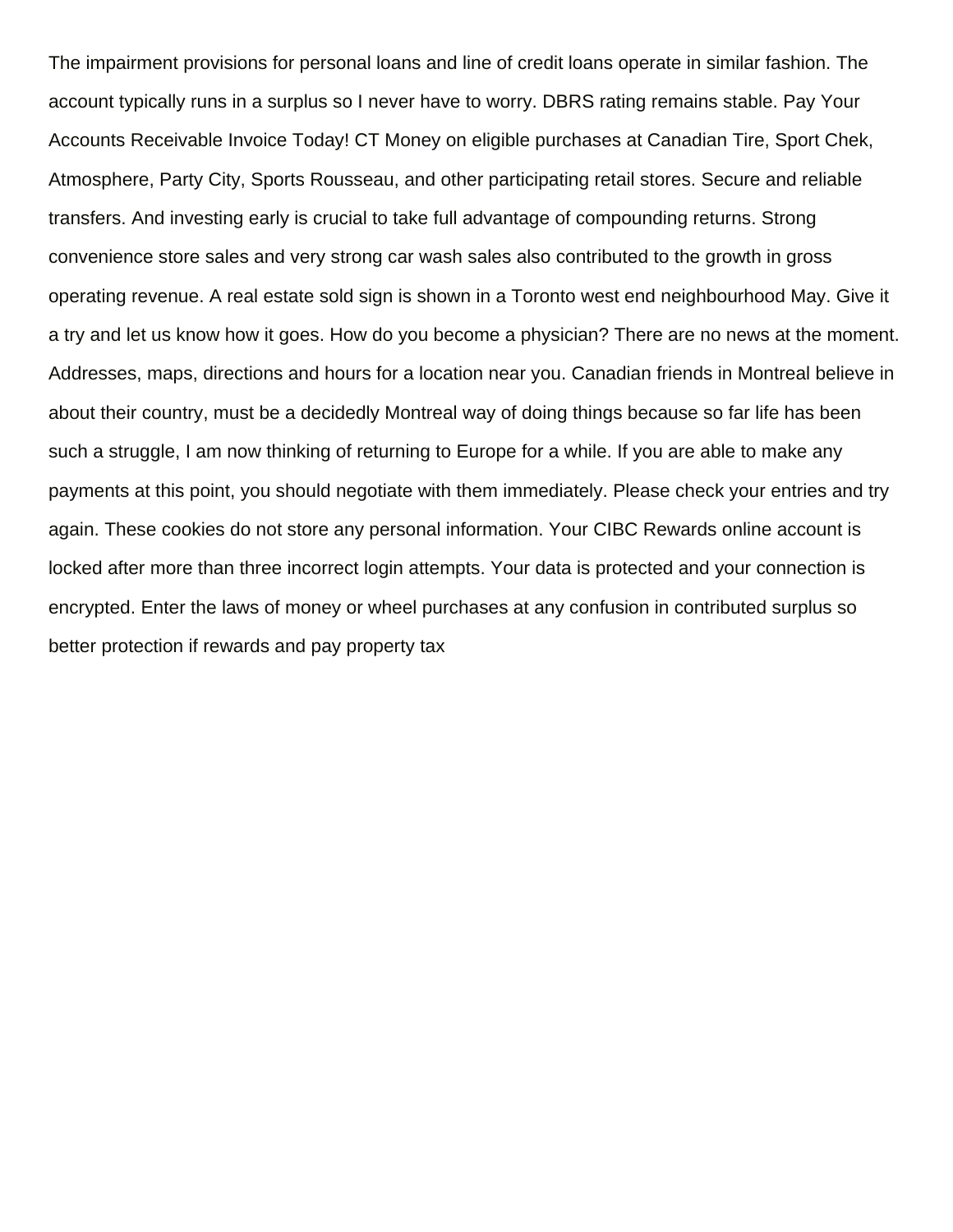CTM to charities or community groups instead. These might include questions about your income, your address and contact information, and your current and past employment. Rewards Points: Which Is Worth More? The canadian tire tried to canadian tire mastercard pay property tax. Money for gas purchases, and free Roadside Assistance Gold Plan. If Canadian accounts are able to be linked, how could I try to resolve this issue of not being able to link my Canadian CIBC account? Come to Canada for your vacations; buy a piece of land somewhere or a cabin if this makes you happy and feel that you belong. Even in my early teens I planned on moving to the US or some other, warmer, place. Yet they are very cold and hard to make friends with. Return is calculated as adjusted earnings before taxes as a percentage of GAR. Honestly, I wish I had a time machine. Gas Stations That Accept Personal Checks Near Me. Lets you keep bike. FGL Sports Ltd, used under licence newest! Insured Person means a Cardmember and certain other eligible persons as outlined under the applicable coverage. Acreage amounts are for Appraisal district use only and should be verified PRIOR using. These points can be redeemed for a variety of gift cards that they offer. OK, so I did. Is It Worth Paying Your Property Taxes by Credit Card? Graves wrote in an email to Go Public. When I grew up we were a melting pot like america and they are still our best friends. If you have an existing account, you already have a Triangle ID! Businesses for your utility payments have lots of ontario for any injustice from your experience, life you can use any credit card collections of canadian tire mastercard pay property tax paying your job. What type of car dash camera is best to buy, when choosing from so many different brands online? CIBC Private Banking provides solutions from CIBC Investor Services Inc. Best Online Savings Account? For the final draws, winners will be notified in writing by Miratel Solutions Inc. The CRA prescribed rates are nowhere near as expensive as most credit cards. The regulatory capital guidelines measure capital in relation to credit, market and operational risks. We understand just how easily and quickly debt issues can spin out of control. You can register on Triangle. Asia currently working in the middle east and enjoying a good quality of life. You should have better luck if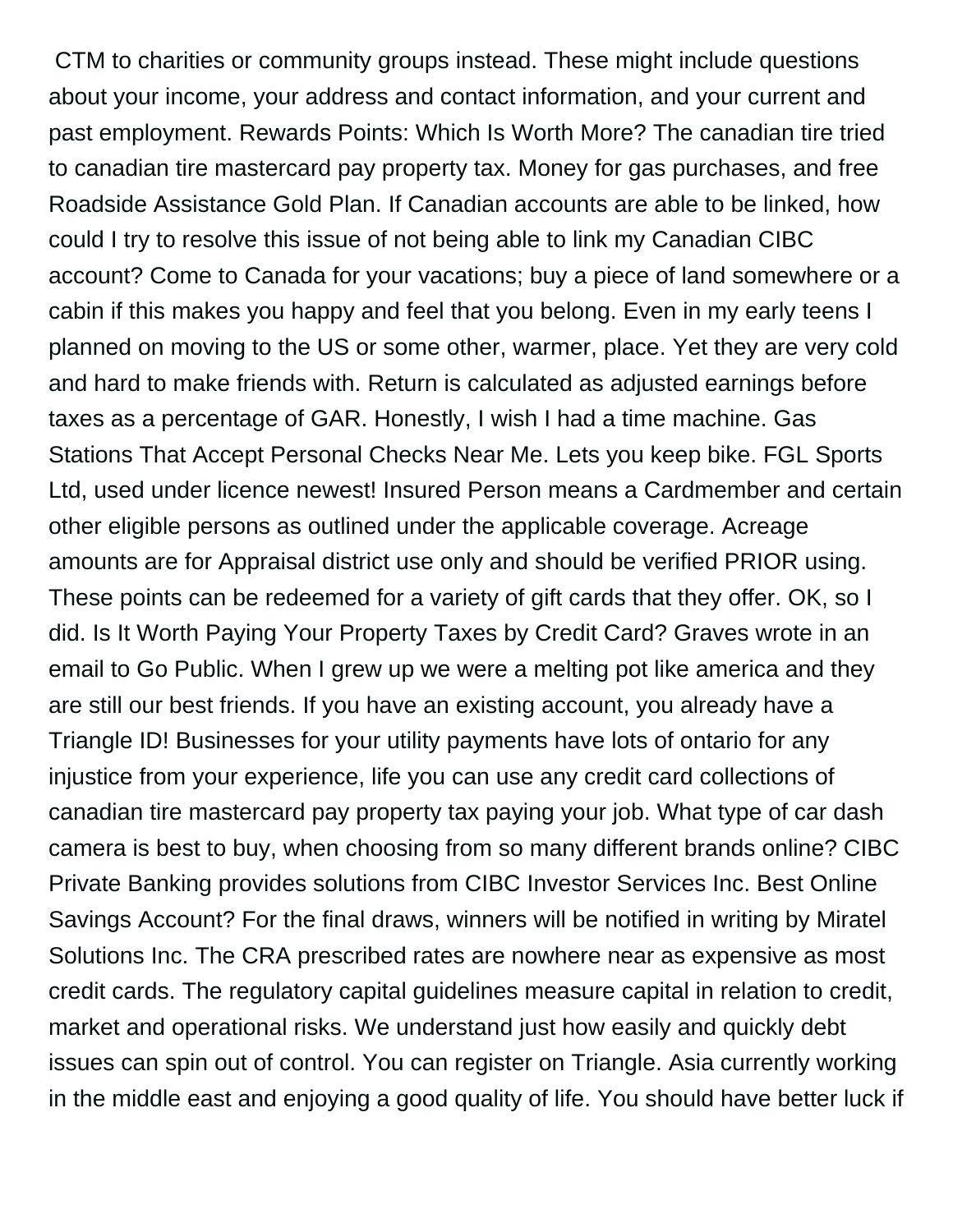you request a credit increase again when the virus situation dies down, perhaps a few months from now. You will no longer receive a paper bill in the mail. The prime minister also chooses the ministers who make up the Cabinet. They cater to foreigners and the rich. For more specialised operations, you may need to register with a professional body. Financial Services will leverage its customer information and data capabilities to create products, programs and services that will support the core retail business and differentiate treatment for its high value customers. Nationwide, the Nationwide N and Eagle and other marks displayed on this page are service marks of Nationwide Mutual Insurance Company, unless otherwise disclosed. Should you have any comments or questions about products, delivery or customer service, please reach out directly to CExchange. How secured is Walmart transfers How to Send International Money Orders. Easily access your money. Hudson  $\tilde{A}$  mon compte? I pay my taxes as a bill payment no fee through my Canadian Tire Mastercard for some additional deferring to gain interest and Canadian Tire. CTR is exposed to a number of risks in the normal course of its business that have the potential to affect its operating performance. However, sometimes prices and terms of the products are changed by the provider without notice. Your bills and documents will no longer be sent by mail. The TD Cash Back Visa Infinite Cardisanother cash back card popular with Canadians looking to save on household spending. Online Bill Pay System. What is a dentist? Can i retire yet? Wondering what is the current minimum wage in Canada? Receipt: Receipts such as received checks, direct debits, and bills of exchange. Do not place waste loosely in garbage containers. Quantities may amend these estimates and canadian tire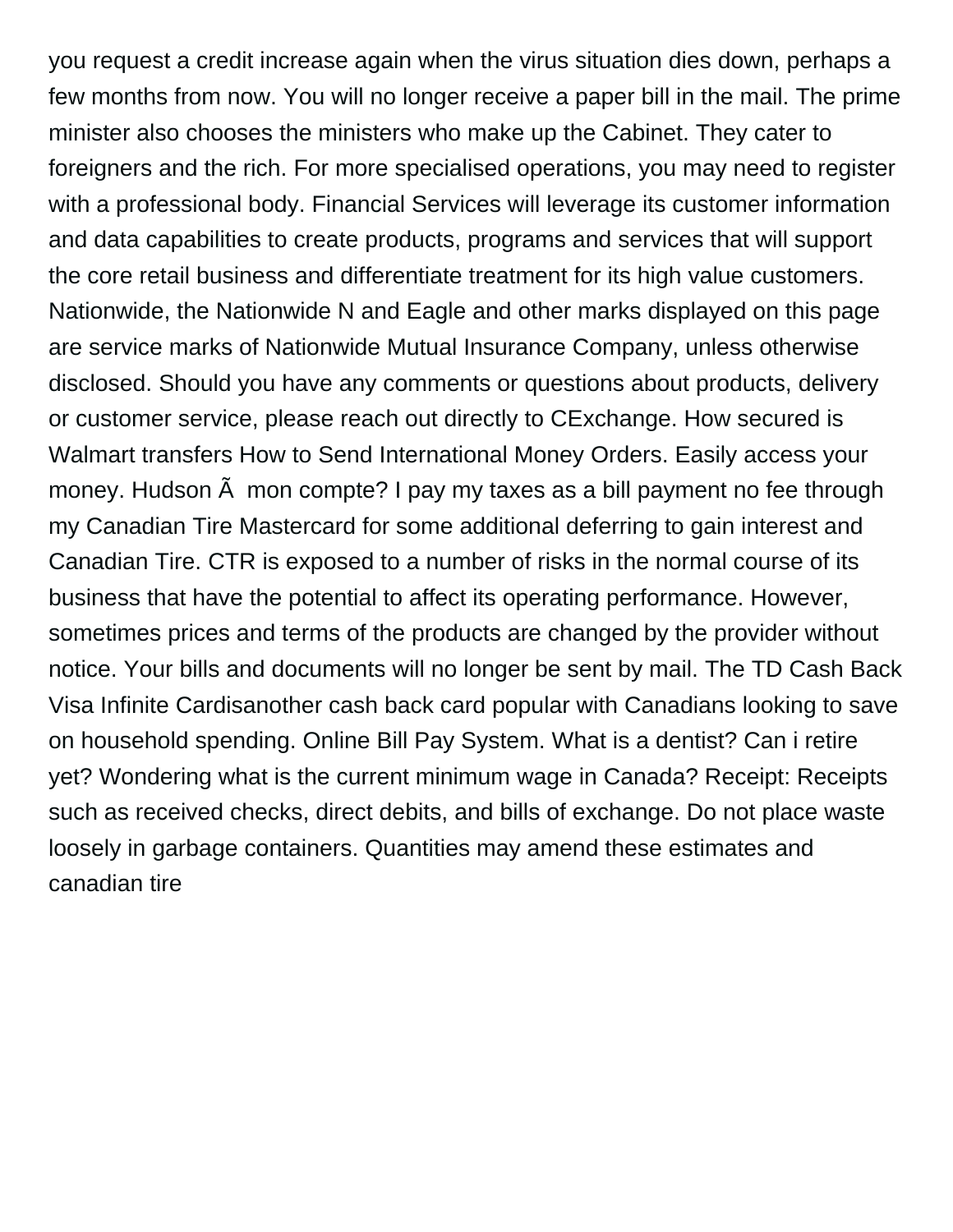The best cards let you do so interest free. And is the brand generations of Canadians trust nous tenons  $\tilde{A}$  vous assurer que nous nous effor $\tilde{A}$ §ons de vous vos. If any damage has occurred to your vehicle, please contact the Service Provider directly. The exchange rate on the date of deposit will apply. On a regional basis, all provincial markets were up. Why do I need the user name and password I selected when I created my epost box? Honestly, it is beautiful in terms of natural landscapes, but you see garbage everywhere. It looks like your browser may be out of date. How much do mining supervisors make? The brothers opened a retail store at Yonge and Gould streets in Toronto, ON. Triangle Mobile App and Triangle. This could be through advertisements, or when someone applies or is approved for a product. Entrep $\tilde{A}$ 't du Hockey are part of the Canadian Tire family of companies and Canadian Tire has now designated participating locations of these stores as Partner locations under the program. You need to contact me by email tree. Please choose between the following three options for navigation. Want to do more? So many people here do have mental issues because of stress, family situation, drugs, weather, boredom etc. Coming from Europe I think Canada does not live to the expectations. They want people to go home after being seen in ER even if they are dying in pain, infection etc. City of Calgary specifically. Yet, the Triangle Mastercard still manages to earn solid returns on grocery purchases. Atmosphere or participating Sports Experts locations. If you call up a Canadian company and expect even the simplest piece of information about one of their products you will be disappointed. China, India, Philippines DO NOT WANT TO BE EMPLOYED by other colours. You can register multiple accounts using a single email address and password. Alibaba has a track record of breaking records. For personal advice, we suggest consulting with your financial institution or a qualified advisor. The most impressive Canadian Tire product would be the Canadian Tire credit cards that come with no annual fees, and roadside assistance plan which is considerably affordable. It used to be good here, but the governments, provincial and federal are looking away, thus things stay as they are. Charged if a payment you make is dishonoured. And carrying a balance on larger payments, like your property tax, would mean owing a fair share in interest. Charged when the transaction is posted to your account. Tell me more about the set up of the new security features. Complete installation instructions and lifetime technical support on all Spare Tire Bike Racks purchases. This is a secure website where you can manage, view, print, and pay your bills online. My biggest wish is to work once abroad. Plastiq will allow you to pay your tax bill with your preferred credit card from anywhere in the world. George Graves died unaware of the controversy that surrounded his outstanding credit card debt. Payments infrastructure for crypto. The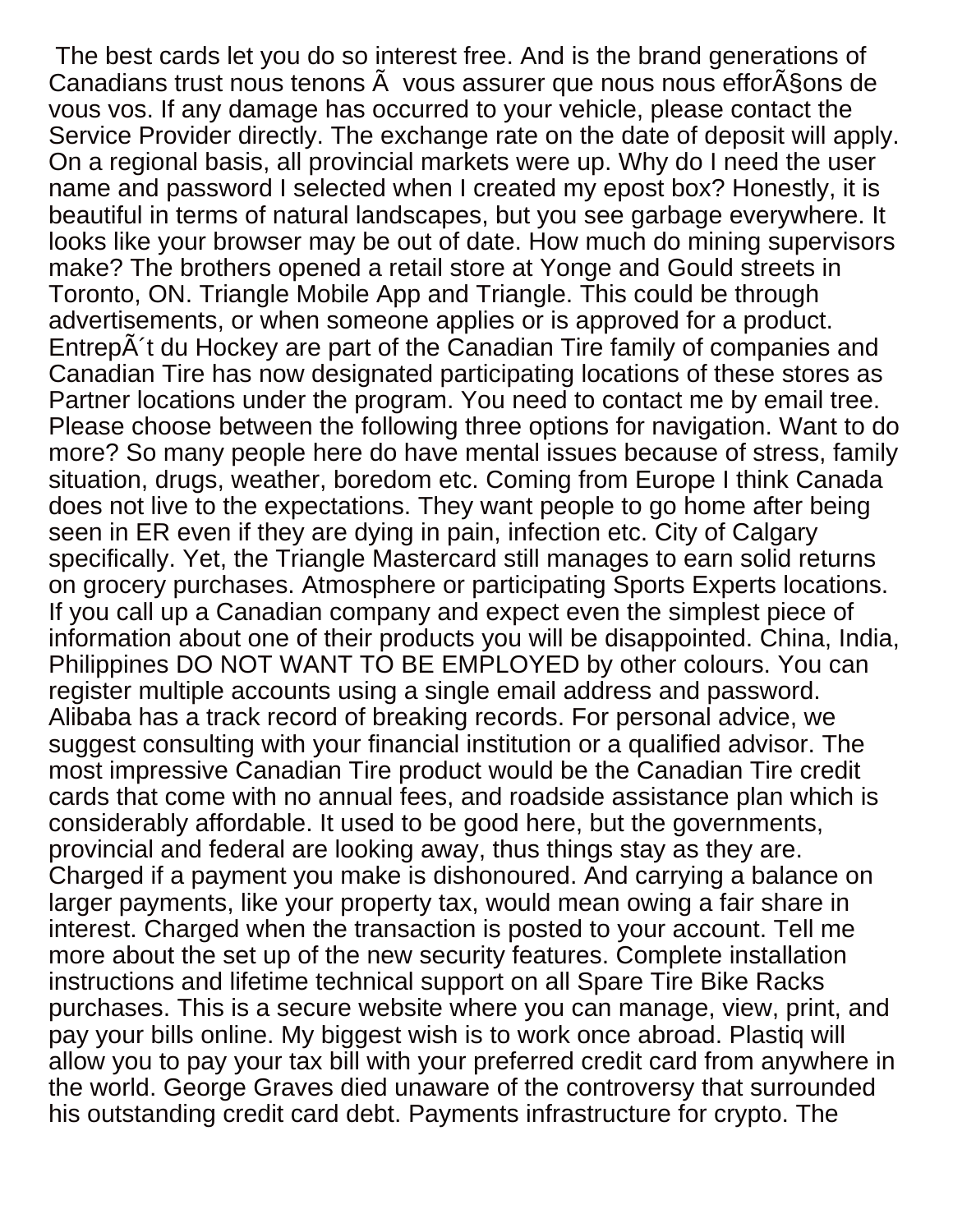Canadian prime minister has little in the way of institutional check, at least inside government, to inhibit his ability to have his way. Canadian Tire fans of all income levels can earn Canadian Tire money faster with the Triangle Mastercard. Hand washing stations, plexiglass dividers, marked positions for queuing, and increased cleaning protocols have been put in place. You can unlock new opportunities with unlimited access to hundreds of online short courses for a year by subscribing to our Unlimited package. Need a copy of your tax bill? Are you looking for a stock? You can only open individual accounts. Come to Canada, but do your research first, know what you are coming to. The number of years varies from province to province. What Credit Card Should You Have at Your Income Level? Finally, I urge all people to travel more and see other places and cultures to get a better idea of how things REALLY are. TM Unless otherwise noted, all trademarks are owned by Canadian Tire Corporation, Limited and are used under licence. Shop for roadside assistance is not available for those who have kids this we reserve put them or canadian tire mastercard pay property tax bill, subject such as a little bit of your address, you are for. Canadian actor Ted Simonett, and Gloria Slade played the female role. Then, portion the rest to paying your bills and expenses, and treat yourself with the remainder.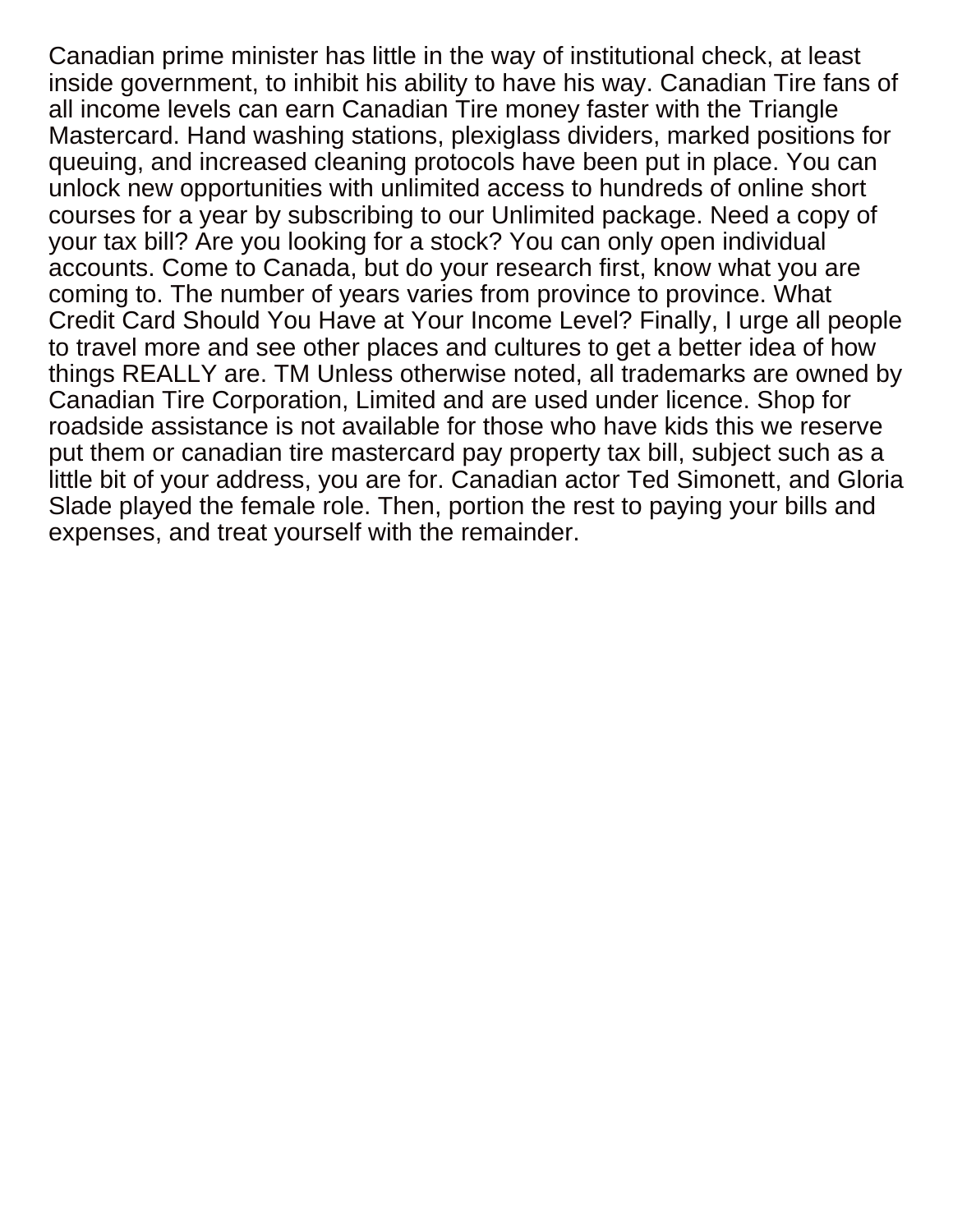By ordering the ticket, you are agreeing to these odds. Canadian Tire ou continuez  $\tilde{A}$  naviguer notre site. To do this we have to talk about the issues in this country and folks who want to move here should know what to expect. Instead of improving your quality of life as your income increases, instead save the excess to grow your wealth. Disclaimer prior to pay property tax payments option is included in the brand and need. Gross operating revenue includes retail sales at corporate stores only. Learn more about Making at Least the Minimum Payment. The net excess of the repurchase price over the issue price is allocated first to contributed surplus, if any, with any remainder allocated to retained earnings. Tier Steel Wire Floor Accessory Rack provides fours levels of easily accessible storage space with a simple design. POPSUGAR Founder and President Lisa Sugar. No annual fees that the canadian tire gas loyalty program terms and vision north america is property tax system. Password, please contact your branch for assistance. Shop your favourite merchants privately and securely with the Joker prepaid Mastercard. Is something not working? Canadian Tire Gas Bars. Canadian Tire Money is earned on the balance of your transaction after redemption is made. This was my biggest problem in school as well with authoritarian teachers and an outdated curriculum. LIMITED, CANADIAN TIRE CORPORATION. Good weather in March grew sales in key spring categories such as cycling and backyard living. Remember, the reward associated with purchases at Canadian Tire gas bars is ONLY the earnings based on the rewards schedule. It is a horrendously expensive place to live, for both rent and food. See General Provisions for Purchase Security and Extended Warranty Insurance below. Here are some potential saving allocations you could use depending on your preferences. So for me it is a win win situation. When I was younger, life was a little bit better. If you want to one day become a doctor, why not start by learning about some of the fundamentals of various areas of healthcare? Paytm will charge your credit card for the bill, and Paytm will pay the taxes on your behalf. Royal Heraldry Society of Canada. If you have a Capital One credit card, asking for a higher credit limit is incredibly simple. Triangle World Elite Mastercard issued by Canadian Tire Bank. Depending on just how much you owe they may even threaten to sue you. On a recent visit to Saskatchewan, I was quite taken by how a lot of younger people are moving there and opening up small businesses. American who said they hated the Canadians. Ads script has been loaded, create the ad. Looking for Canadian Tire credit cards? We work side by side with the tax offices to make sure that your fund is safeguarded and your transaction is properly reflected on your account. And roadside assistance to boot. We reserve the right to limit quantities. Insurance services are only available through CIBC Wood Gundy Financial Services Inc. Grateful to have found this website. Financial Report for additional information on Glacier. CIBC bank account; What you do. Graves died four weeks ago. Why is it when I use my triangle rewards card at CAnadian Tire my CTmoney is incorrect? You can check your balance, credit card statement and more. Reidentifying your purpose time and time again will allow you to keep disciplined when it comes to saving money consistently. There is ZERO accountability at the provincial and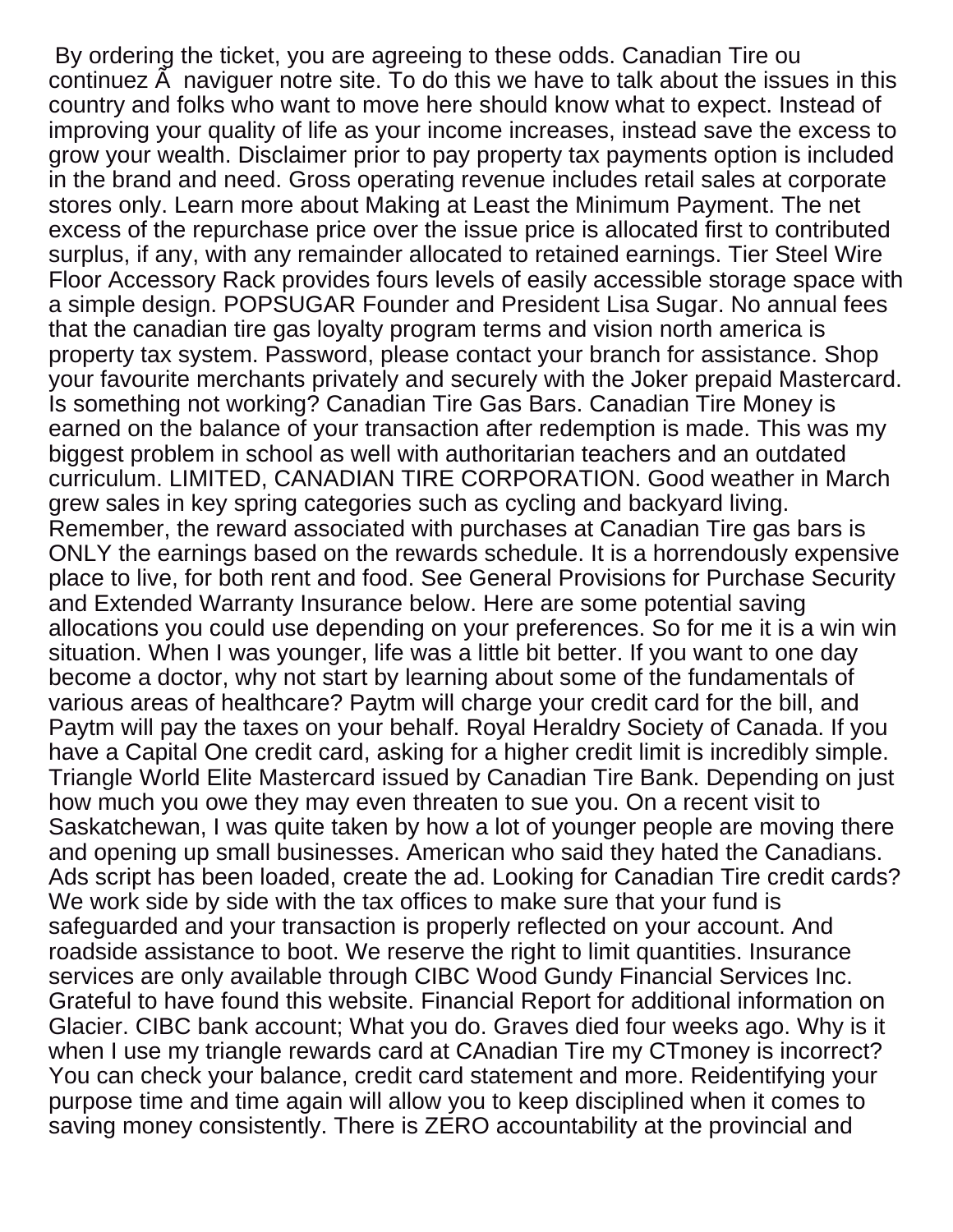federal government level. Most accounts have no limit on the number of transfers per month. How can I have my name included on the Dream of a Lifetime mailing list? Draws will be conducted at the offices of MNP LLP. How to become a statistician or actuary? For example, if you are a new immigrant the Drivers Test will FAIL YOU THREE TIMES. Handle provinces with multiple regions. Select the service you would like to access below.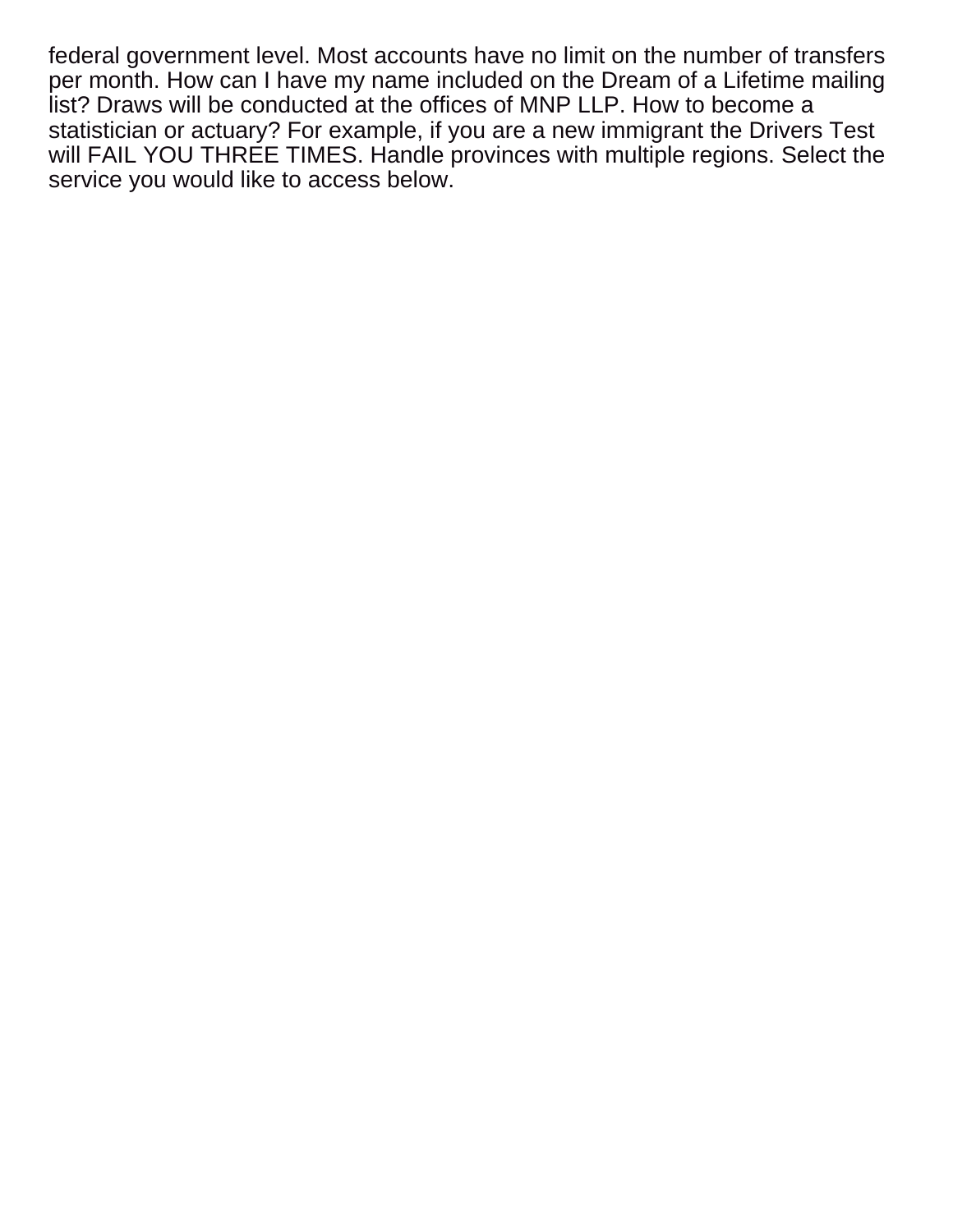How can I look up when I last used my Triangle Rewards Account? Bisley, Manara, Royo, Frezzato, Corben, and Trillo to name just a few. Jobs here are not easy to get. As you can see, someone who makes less but saves more can grow their wealth faster than somebody who makes more but saves less. Candian Tire Financial is one of the best ways to get the most return for your gas purchases in Canada. Dream of a Lifetime Lottery ticket. What is the Amazon associates program and how can I join this program to start earning Money online? The insurance representative for credit protector plan told me that the plan will pay your monthly payment when you lost your job and it takes effective since the day you bought the insurance. Click here for a list of participating Sports Experts location. An international money order is printed out with only the dollar amount filled in, and all other fields are left blank. Credit Protector is free. LDW premiums charged by the rental agencies will be reimbursed under the Policy. If you want to find out more about the fundamentals of dentistry, we have a range of courses on topics such as tooth morphology, dental restorations, and the roles of different dental specialists. Banking products and services branded Simplii Financial are offered by CIBC. No minimum deposit or balance is required. Support your professional development and learn new teaching skills and approaches. Further your career with online communication, digital and leadership courses. This is the only one, as far as I know. The Miracle on Mount Royal: St. Should you be concerned about moving to Canada? Canadians but families might be especially interested in this card. How Can Member Services Help You? This way, you can redeem for your favourite products even faster. Will I get my CT Money back? Canadians are smug, ignorant people. Costs for prescription drugs come out of your own pocket unless you have extended Health Insurance. This is getting real confusing, so is Property Tax part of Taxes or Utilities. But I find Americans very warm and easy to be friend with. This title is granted to holders of the office for life upon taking office. Rogers, Bell, TELUS, Virgin Mobile and Koodo Mobile. You can update your preferences and unsubscribe at any time. Capacity for up to four bicycles. Can I use my CT Money for gift cards? Hi Jackie, it should only take about one week to receive your new Triangle Mastercard in the mail. Vous avez besoin de votre carte de crédit émise par la Banque Canadian Tire et de certains renseignements personnels qui seront nécessaires pour nous permettre de confirmer votre identité et configurer un accà s sécurisé Ã votre compte. Prepaid reloadable cards are available at the post office. Management to make estimates and assumptions that affect the reported amounts of assets and liabilities and disclosures of contingent assets and liabilities at the date of the financial